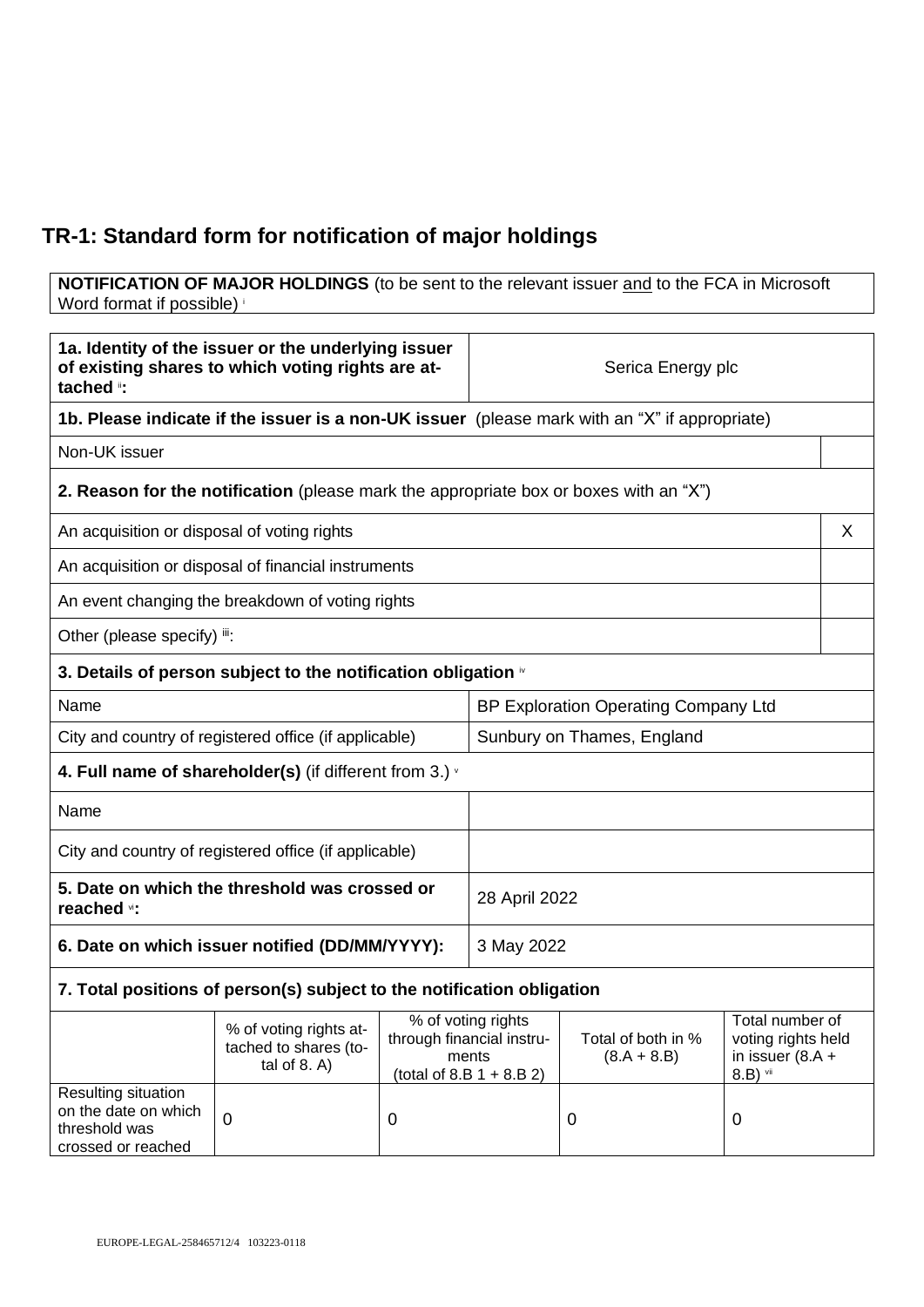| Position of previous<br>$\cdots$<br>notification<br>( IT<br>applicable) | 70/<br>∴9 ∕<br>7с |  | 7% | <u>saa kuni kan saaraa kan saaraa kan saaraa kan saaraa kan saaraa kan saaraa kan saaraa kan saaraa kan saaraa k</u> |
|-------------------------------------------------------------------------|-------------------|--|----|----------------------------------------------------------------------------------------------------------------------|
|-------------------------------------------------------------------------|-------------------|--|----|----------------------------------------------------------------------------------------------------------------------|

## **8. Notified details of the resulting situation on the date on which the threshold was crossed or reached** viii

| A: Voting rights attached to shares                          |                            |                               |                           |                               |
|--------------------------------------------------------------|----------------------------|-------------------------------|---------------------------|-------------------------------|
| Class/type of<br>shares                                      | Number of voting rights ix | % of voting rights            |                           |                               |
| ISIN code (if possible)                                      | <b>Direct</b><br>(DTR5.1)  | <b>Indirect</b><br>(DTR5.2.1) | <b>Direct</b><br>(DTR5.1) | <b>Indirect</b><br>(DTR5.2.1) |
| Ordinary shares of<br><b>US\$0.10 each</b><br>(GB00B0CY5V57) | 0                          | 0                             | 0                         | 0                             |
|                                                              |                            |                               |                           |                               |
|                                                              |                            |                               |                           |                               |
| <b>SUBTOTAL 8. A</b>                                         |                            | 0                             |                           |                               |

| B 1: Financial Instruments according to DTR5.3.1R (1) (a) |                               |                                          |                                                                                                        |                    |
|-----------------------------------------------------------|-------------------------------|------------------------------------------|--------------------------------------------------------------------------------------------------------|--------------------|
| Type of financial in-<br>strument                         | <b>Expiration</b><br>date $x$ | Exercise/<br><b>Conversion Period xi</b> | <b>Number of voting rights</b><br>that may be acquired if<br>the instrument is<br>exercised/converted. | % of voting rights |
| N/A                                                       |                               |                                          |                                                                                                        |                    |
|                                                           |                               |                                          |                                                                                                        |                    |
|                                                           |                               |                                          |                                                                                                        |                    |
|                                                           |                               | <b>SUBTOTAL 8. B 1</b>                   |                                                                                                        |                    |

| B 2: Financial Instruments with similar economic effect according to DTR5.3.1R (1) (b) |                               |                                                          |                                                     |                            |                    |
|----------------------------------------------------------------------------------------|-------------------------------|----------------------------------------------------------|-----------------------------------------------------|----------------------------|--------------------|
| <b>Type of financial</b><br>instrument                                                 | <b>Expiration</b><br>date $x$ | Exercise/<br><b>Conversion Pe-</b><br>riod <sup>xi</sup> | <b>Physical or</b><br>cash<br><b>Settlement xii</b> | Number of<br>voting rights | % of voting rights |
| N/A                                                                                    |                               |                                                          |                                                     |                            |                    |
|                                                                                        |                               |                                                          |                                                     |                            |                    |
|                                                                                        |                               |                                                          |                                                     |                            |                    |
|                                                                                        |                               |                                                          | <b>SUBTOTAL</b><br>8.B.2                            |                            |                    |